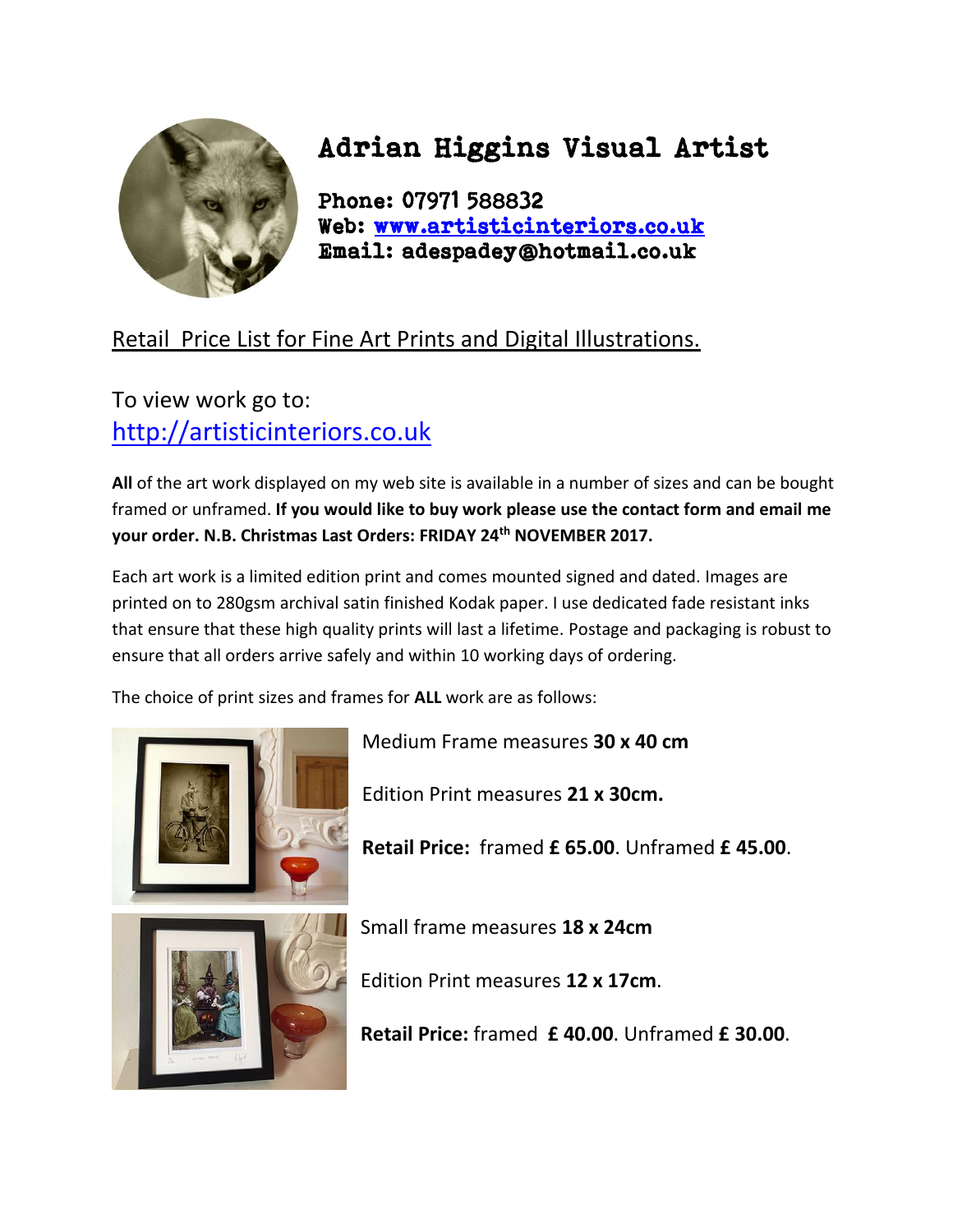

Square Deep Box Frame: **25cm x 25cm** (Skulls and 'Heads Up' series')

Edition Print measures **12cm x 12cm**

**Retail Price** : framed **£ 45.00**. unframed **£ 35.00**



Triptych Frame measures **50cm x 23cm**.

Each print measures: **12x 17cm.**

**Retail price:** framed **£ 60.00**

(N.B. not available unframed)



Large Frame measures 50cm x 70cm

Edition Print measures 30cm x 42cm

**Retail price:**

Framed **£110.00**. Unframed **£ 80.00**